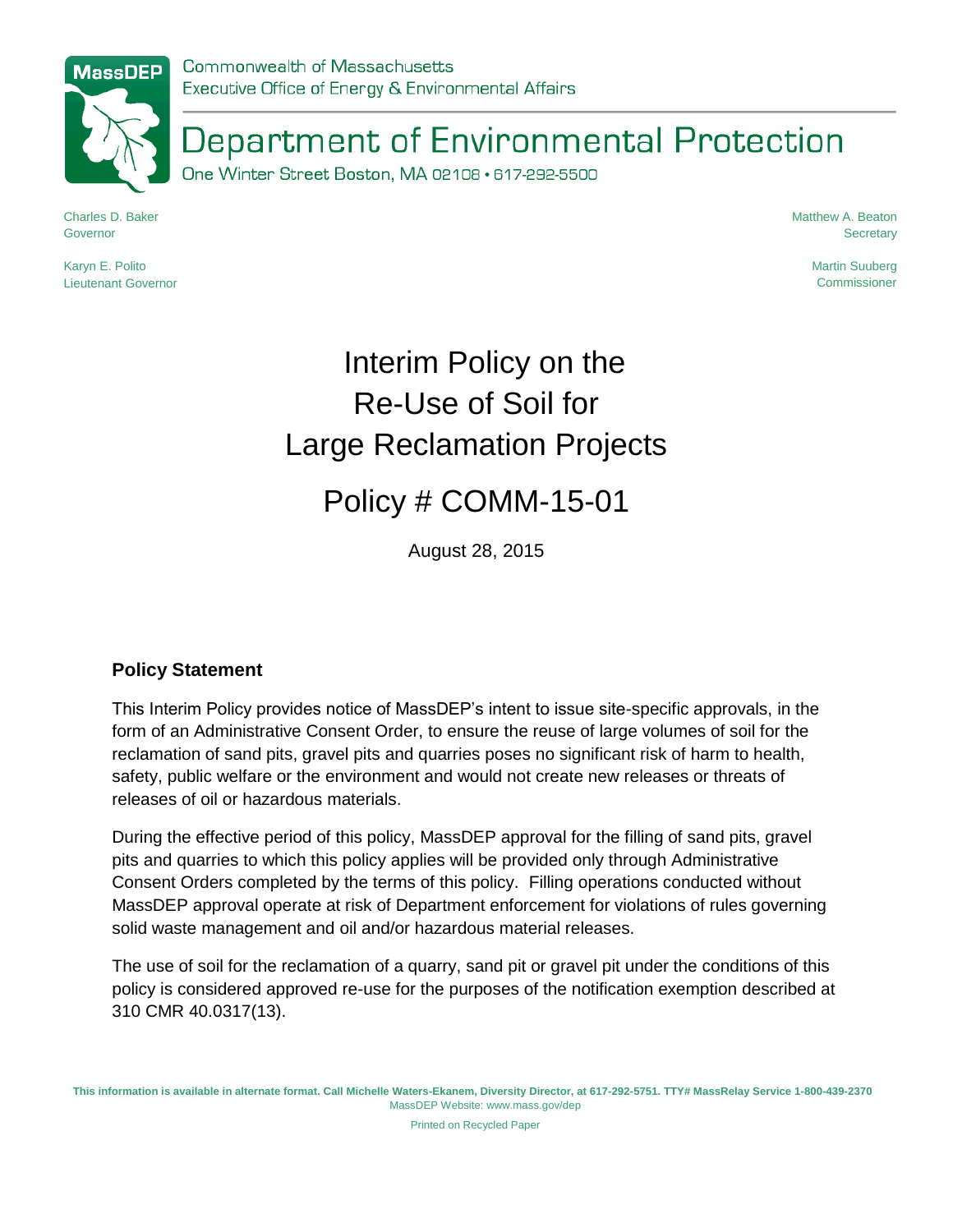#### **Effective Date**

This Interim Policy is effective on August 28, 2015. This Interim Policy will remain in effect until it is specifically rescinded or superseded by MassDEP regulations governing soil fill projects promulgated pursuant to Section 277 of Chapter 165 of the Acts of 2014, M.G.L. c. 21E, Section 6, and M.G.L. c. 111, Section 150A. While such future regulations will likely differ in scope and detail from this Interim Policy, the Department anticipates that regulations and policies developed to implement the final approach will specifically accommodate projects commenced under an Administrative Consent Order issued pursuant to this Interim Policy through the incorporation of transition provisions.

#### **Authority**

This Interim Policy is implemented pursuant to Section 277 of Chapter 165 of the Acts of 2014<sup>1</sup>, M.G.L. c. 21E, §  $6^2$  and 310 CMR 40.0000, and M.G.L. c. 111, § 150A<sup>3</sup> and 310 CMR 16.00 and 19.000.

Section 277 of Chapter 165 of the Acts of 2014 directs the Department to "*establish regulations, guidelines, standards or procedures for determining the suitability of soil used as fill material for the reclamation of quarries, sand pits and gravel pits. The regulations, standards or procedures* shall ensure the reuse of soil poses no significant risk of harm to health, safety, public welfare or *the environment considering the transport, filling operations and the foreseeable future use of the filled land."*

M.G.L. c. 21E, § 6 establishes the Department's authority to "*specify reasonable requirements, applicable to sites and vessels where releases of hazardous material or oil might occur and to activities which might cause, contribute to, or exacerbate a release of hazardous material or oil, to prevent and control, and to counter the effects of, such releases. Such requirements may be prescribed… by order under section nine<sup>4</sup> for specific sites and vessels which the department has determined to… be conducting an activity which poses a threat of release of hazardous material or oil."*

The placement, dumping, disposing or reuse of soil containing oil and/or hazardous material (OHM) into the environment is a "release" as that term is defined in M.G.L. c. 21E §  $2^5$ . Such dumping, disposing or unapproved re-use of soil is potentially a notifiable release (310 CMR 40.0300) requiring assessment and, where indicated, remediation. Depending upon sitespecific conditions and the nature of the OHM present in the soil, such releases may have significant adverse human health and environmental effects. Examples of such effects include:

<sup>&</sup>lt;sup>1</sup><https://malegislature.gov/Laws/SessionLaws/Acts/2014/Chapter165>

<sup>&</sup>lt;sup>2</sup> https://malegislature.gov/Laws/GeneralLaws/Partl/TitleII/Chapter21E/Section6

<sup>3</sup> https://malegislature.gov/Laws/GeneralLaws/Partl/TitleXVI/Chapter111/Section150A

<sup>4</sup> <https://malegislature.gov/Laws/GeneralLaws/PartI/TitleII/Chapter21E/Section9>

<sup>5</sup> <https://malegislature.gov/Laws/GeneralLaws/PartI/TitleII/Chapter21E/Section2>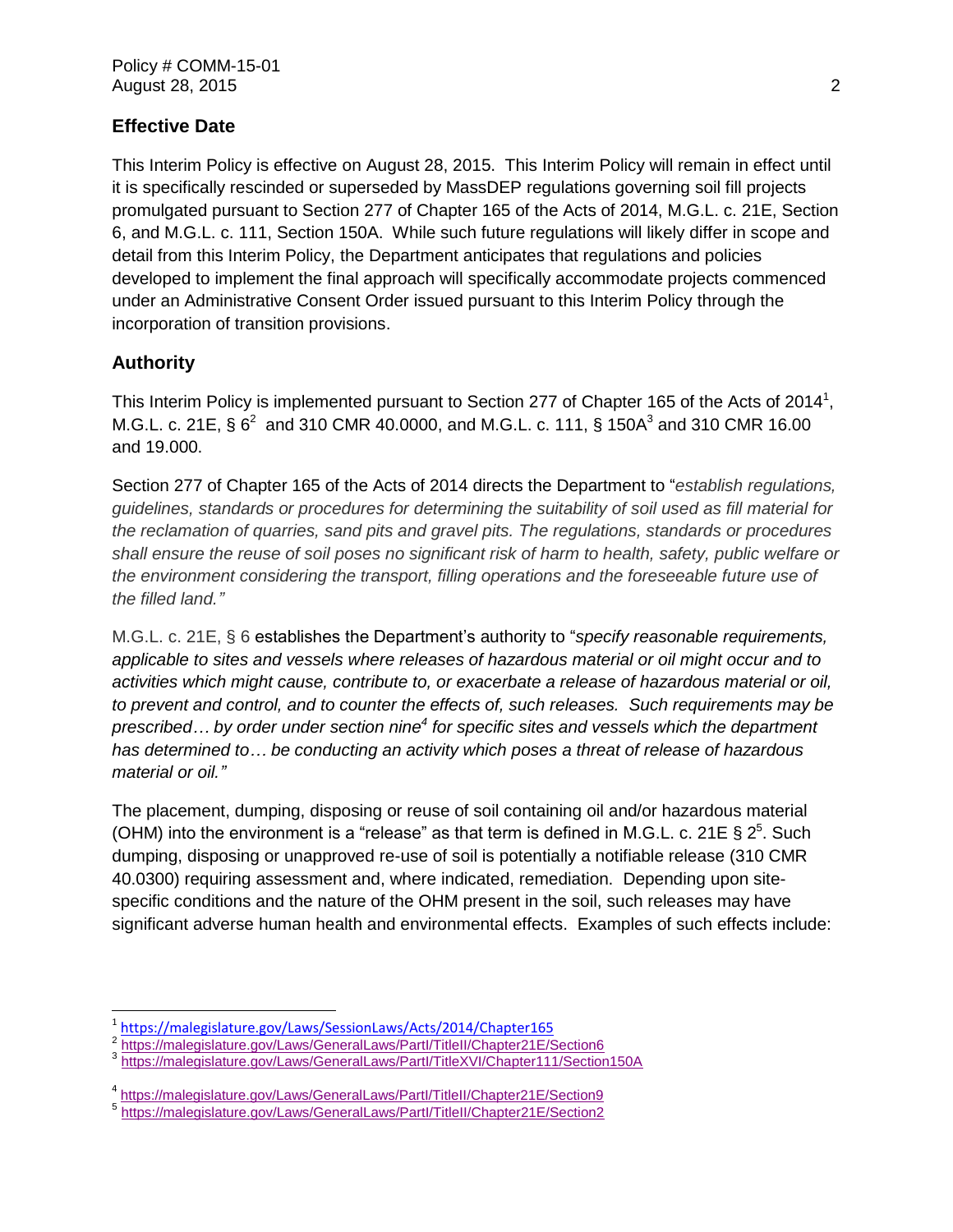- contamination of the underlying aquifer through leaching of the OHM;
- human exposure through direct contact with the soil or inhalation of vapors or particulates emanating from the soil;
- degradation of wildlife habitats;
- degradation of neighboring properties, wetlands, and waterways through stormwater runoff; and
- exacerbation of localized flooding.

### **Applicability**

This Interim Policy is applicable to any quarry, gravel pit, or sand pit reclamation project that receives, or plans to receive greater than 100,000 cubic yards of soil for the reclamation/filling of said quarry, gravel pit, or sand pit after August 28, 2015 including:

- Reclamation projects that will begin to receive on site more than 100,000 cubic yards of soil after August 28, 2015;
- Reclamation projects that have commenced physically receiving soil on site on an "at risk" basis prior to August 28, 2015 subject to the regulations, policies and procedures in place prior to August 28, 2015 and which will receive more than 100,000 cubic yards after October 31, 2015;

To be eligible for MassDEP approval pursuant to this Interim Policy, the soil accepted by the quarry, gravel pit or sand pit can contain no more than de minimis quantities of Solid Waste (e.g. Municipal Solid Waste and/or Construction and Demolition Waste) as defined in 310 CMR 16.00 and 310 CMR 19.000.

Soil fill projects to which this policy applies and that are not managed in compliance with this policy may be found to have caused, contributed to, or exacerbated a release of OHM and may be subject to enforcement pursuant to Section 277 of Chapter 165 of the Acts of 2014 $^6$ , M.G.L. c. 21E, § 6<sup>7</sup> and 310 CMR 40.0000, and/or M.G.L. c. 111, § 150A<sup>8</sup> and 310 CMR 16.00 and 19.000.

Fill projects that accept any amount of soil (whether pursuant to this Interim Policy or otherwise) must ensure that the filling does not create new, reportable releases of oil or hazardous materials to the environment pursuant to M.G.L. c. 21E and 310 CMR 40.0000, or will not violate M.G.L. c. 111, section 150A, 310 CMR 16.00, or 310 CMR 19.000.

Nothing in this Interim Policy eliminates, supersedes or otherwise modifies any local, state or federal requirements that apply to the management of soil, including any local, state or federal permits or approvals necessary before placing the soil at the receiving location, including, but not limited to, those related to placement of fill, noise, traffic, dust control, stormwater management, wetlands, groundwater or drinking water source protection.

<sup>6</sup> <https://malegislature.gov/Budget/CurrentBudget>

<sup>7</sup> https://malegislature.gov/Laws/GeneralLaws/Partl/TitleII/Chapter21E/Section6

<sup>&</sup>lt;sup>8</sup>https://malegislature.gov/Laws/GeneralLaws/Partl/TitleXVI/Chapter111/Section150A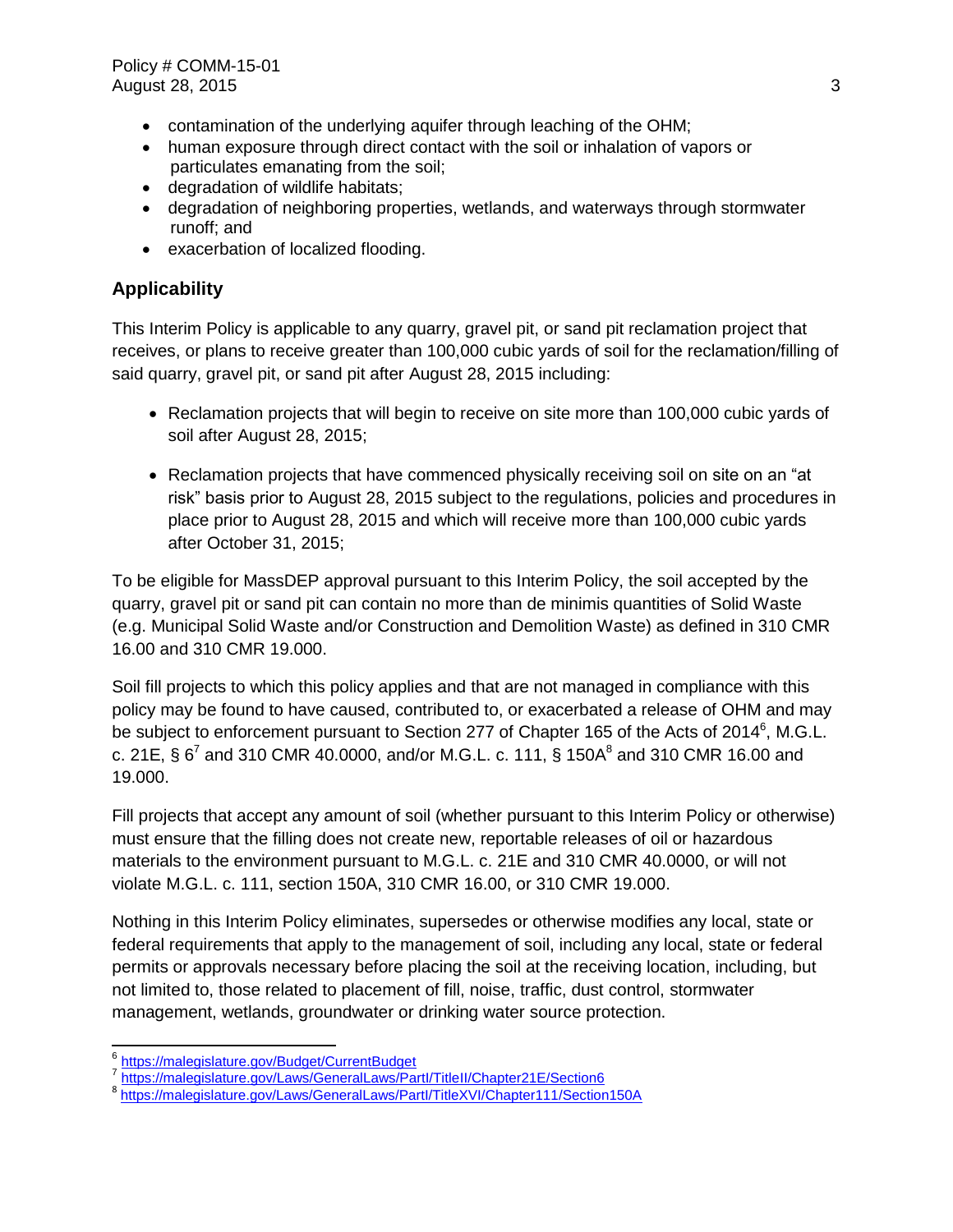#### **Implementation**

A reclamation project proponent should contact the Regional Director in the MassDEP Regional Office for the region in which the reclamation project is located to initiate the approval process.

In determining whether to issue an Administrative Consent Order to a project proponent for a specific quarry, gravel pit or sand pit reclamation project, MassDEP will review data describing the types and concentrations of OHM contained in the excavated soil proposed to be used for reclamation, data describing the relevant characteristics of the location proposed to receive this soil and the surrounding area, proposed soil management plans, and any other information necessary to ensure the proper handling of the fill material.

As a case-specific approval, the development of an ACO for a reclamation project will necessitate discussions between the Department and the project proponent to identify all the information necessary as a basis for approval. These discussions will likely occur concurrent with the project proponent's discussions with local officials and the development of final soil management plans.

MassDEP will review documentation submitted by project proponents to **demonstrate that the** appropriate local officials are aware of the project and have been afforded the opportunity for meaningful input. Examples of such documentation may include:

- a copy of any local permit or other approval specific to the use of large volumes of fill material that may be required (municipal approval of an up-to-date reclamation plan for the receiving location, and/or or a municipal permit under an "earth filling" ordinance, and/or any other approval required by a municipality for activities that involve the transportation of soil onto the receiving site); or
- where such local approvals are not required:
	- o a copy of any notification to the public in the area surrounding the fill project and the Chief Municipal Official (CMO) and the Chair of the Board of Health (BOH) of the city or town in which the fill project is located of the proposal to use the excavated soil (including a description of the oil and/or hazardous materials that it contains) and
	- o a summary of the steps taken to solicit meaningful input from those local officials, copies of comments received, and a description of the ways in which these comments have been (or will be) addressed.

MassDEP will not finalize an Administrative Consent Order on the proposed quarry, gravel pit or sand pit reclamation project unless and until all comments from such local officials on project impacts related to noise, dust, odor and/or trucks have been appropriately addressed by the project proponent.